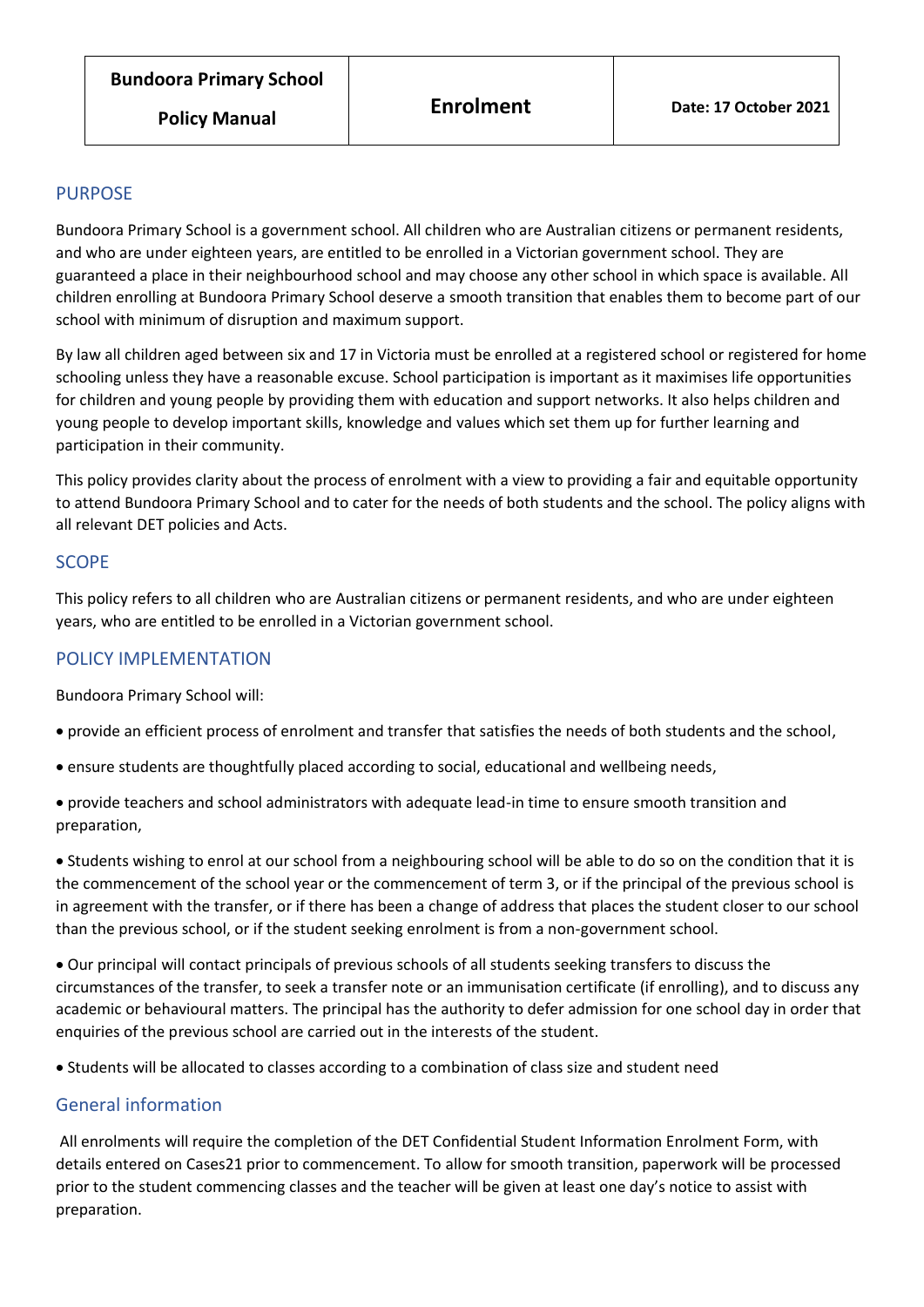## Foundation level entry

Children may enter primary school at the beginning of the year that they turn 5 if their birthday falls before the 30th of April. Students are not legally obliged to attend school until they turn 6 and many parents delay the entry of children so that they commence school in their 7th year.

Bundoora Primary School caters for students for 7 years, from Foundation to Year 6.

• All children must be aged 5 by April 30th in the year of entry. Proof of age is required. An original birth certificate or passport as proof of date of birth must be sighted and the school will retain a copy.

• A current Immunisation certificate is required as part of the enrolment documentation before children commence school. A pre-school booster is administered at approximately four and a half years of age. If children are not immunised a certificate must still be obtained which states Immunisation Incomplete.

• Students will be allocated to classes according to a combination of transition information, class size and student need.

#### Early enrolment

A child who is less than the minimum age of entry for Victorian schools but has transferred from an interstate school is eligible for enrolment. Evidence of age and full-time enrolment at the interstate school must be provided along with evidence of disability eligibility. Other parents seeking early entry for their children must make written application to the Regional Director.

#### Overseas enrolment

• Students must not be enrolled in any other school. (Proof may be required e.g., a Statutory declaration)

• The year level at which the student is enrolled is the decision of the school.

• Enrolment is dependent on the correct Visa subclass. Visa subclass numbers are checked to ensure that the visa is at least 12 months or covers the duration of the school year prior to any offer being made. The main visa number for direct entry is 457 (Business Long Stay).

• If families state permanent residency, then this may need to be proven. A copy of passport/residency certificate is required.

• New Zealand entrants may enrol directly but will be identified on CASES 21.

• International students who do not have the correct visa may not enrol directly into school and are referred to the International Services Division for placement. They will be subject to full fees which need to be confirmed with International Services Division.

• If the child has no English an enquiry to the Collingwood English Language School may be necessary.

• Information regarding the enrolment of overseas students can be obtained from the International Education Division (03) 9637 2184.

## Children with disabilities

• The school seeks to ensure that students with a disability can access and participate in education on the same basis as other students as per the Disability Standards for Education.

• Students with Disabilities and Impairments will be enrolled along with all other eligible children.

• Concerns relating to resources are insufficient grounds for a delayed admission. Delayed admissions can only be authorised by the Regional Director.

Bundoora Primary School is an inclusive education school and caters for students with an intellectual disability as determined by the Department of Education and Early Childhood Development's Program for Students with